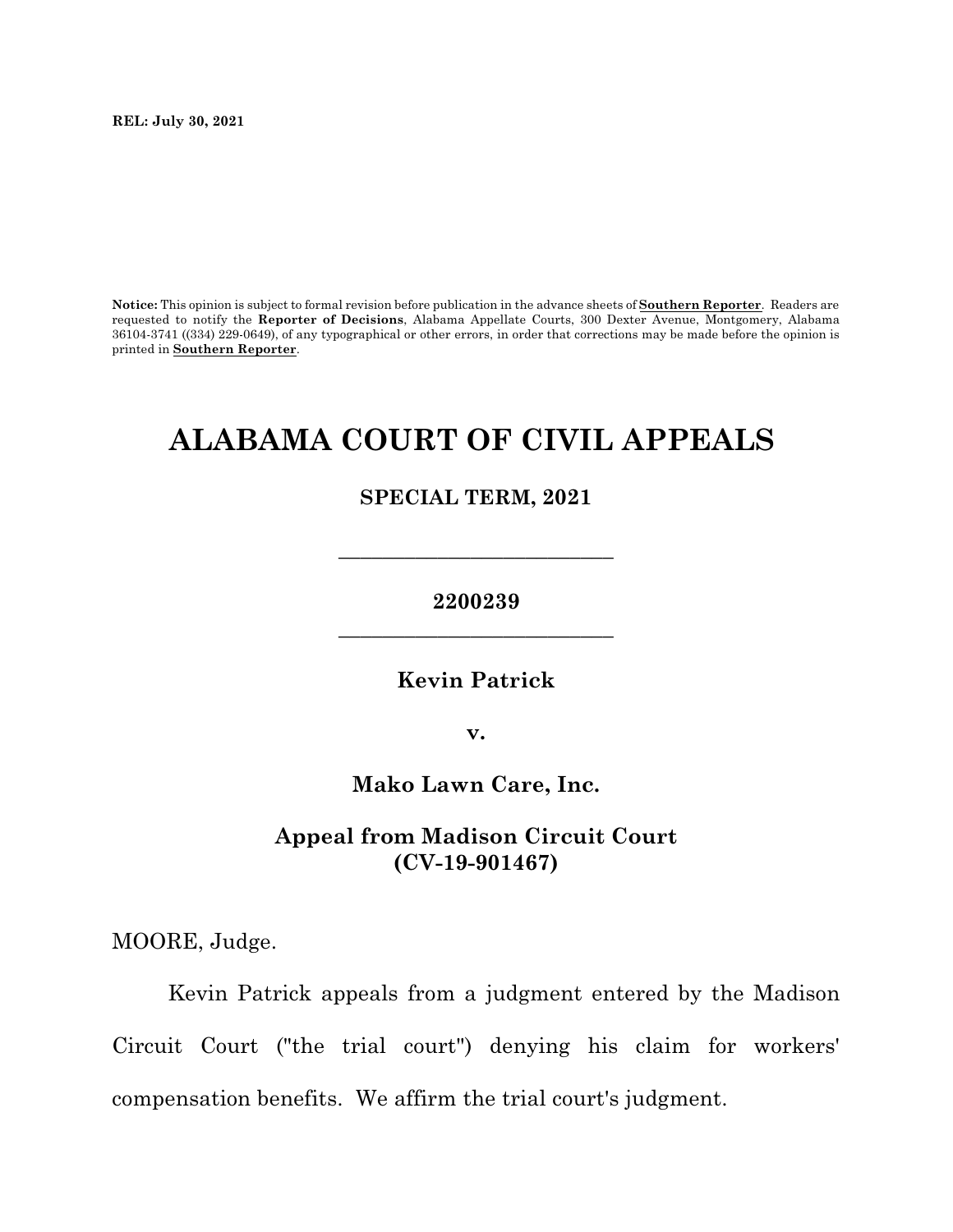## Procedural History

On August 5, 2019, Patrick filed a complaint seeking workers' compensation benefits from Mako Lawn Care, Inc. ("the employer"), pursuant to the Alabama Workers' Compensation Act ("the Act"), Ala. Code 1975, § 25-5-1 et seq. The employer answered the complaint on September 5, 2019. On November 25, 2020, the trial court entered a judgment providing:

"On October 26, 2020, the parties agreed that this matter be presented to this Court on submitted trial briefs, and the parties stipulated to the admission of [certain] exhibits ....

"....

"The parties submitted trial briefs to this Court on November 5, 2020.

"The Court, having considered the evidence and admitted exhibits, determines the following Findings of Fact support the Conclusions of Law as set forth below.

## "FINDINGS OF FACT

"The injury alleged by [Patrick] arose from an altercation with [Patrick's] co-worker, Landon McAnally[,] which occurred on May 8, 2019. The altercation arose out of a feud between [Patrick], Landon McAnally and his brother, Dylan McAnally. The feud began when 'Lofty[,]' a member of Landon and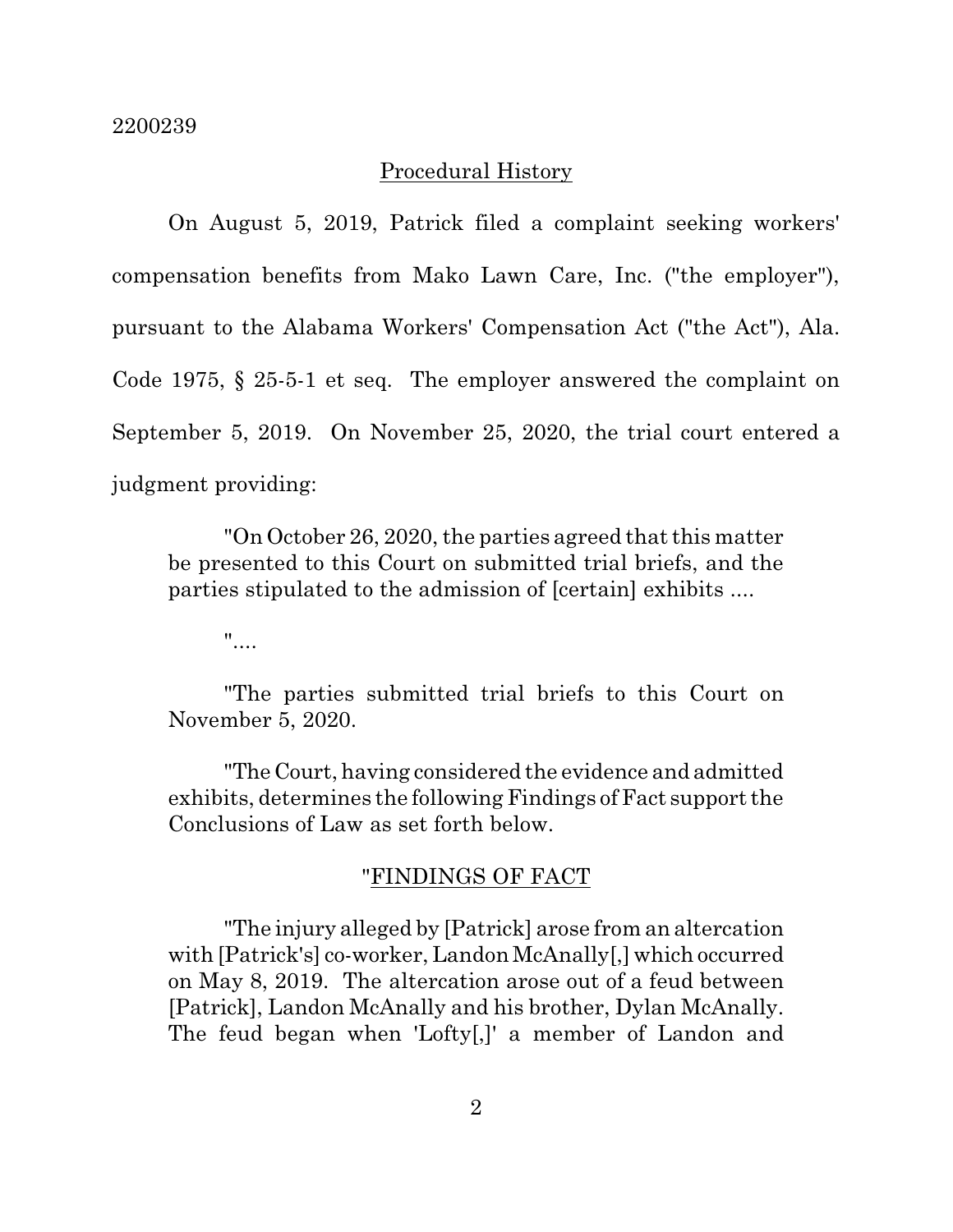Dylan's work crew, took [Patrick's] designated mower home over the weekend for his personal use. ...

"The next week, [Patrick] retaliated by taking the mower assigned to Landon and Dylan for his use during the day. ... He was aware that using their mower would upset the McAnally brothers. ...

"On the day of the altercation, May 8, 20[19], [Patrick] walked by Dylan McAnally and Dylan said to him, 'The next time you take our mower, something bad is going to happen to you.' ...

"The video of the incident shows, after that initial confrontation, Landon standing up and walking toward [Patrick]. ... [Patrick] then took several steps towards Landon before they met for the confrontation. The confrontation was initially verbal, until [Patrick] initiated physical contact by pushing Landon. Landon then struck [Patrick] in the temple, resulting in the alleged injuries.

## "CONCLUSIONS OF LAW

"Alabama law holds that an active participant or aggressor in an altercation cannot recover benefits for injuries that arise from the altercation. See[,] e.g.[,] Martin v. Sloss-Sheffield Steel & Iron Co., 216 Ala. 500, 113 So. 578 (1927) (Finding that ... decedent's injuries, which occurred after the decedent renewed a quarrel by taunting his co-worker, were not compensable under the Alabama Workers' Compensation Act)[;] Stockham Pipe Fittings Co. v. Williams, 245 Ala. 570, 18 So. 2d 93, 94 (1943) (finding that decedent's injuries, which occurred after he was cutting off the flow of water from a co-worker and the co-worker, after growing frustrated, retaliated by throwing a bar of soap, were not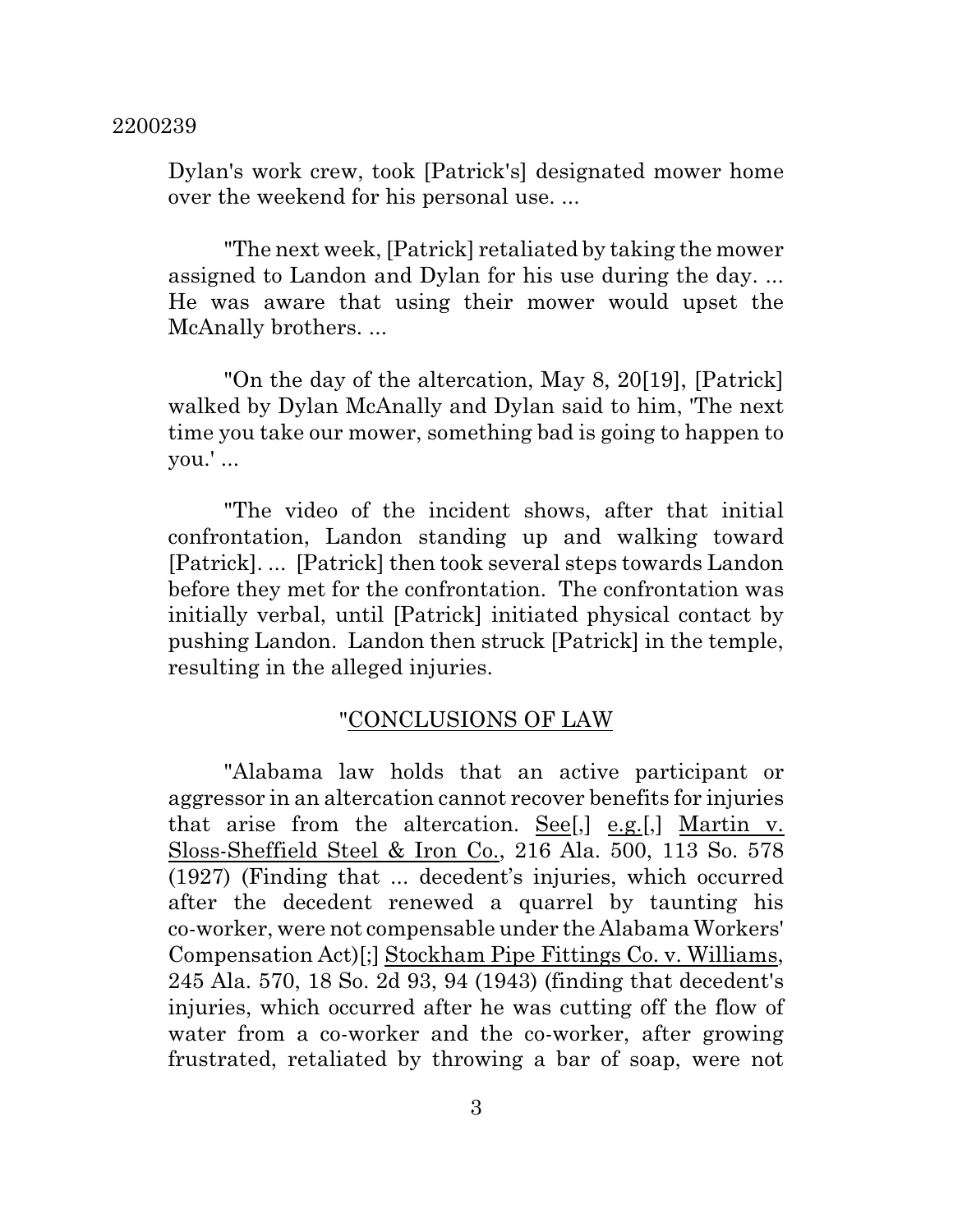compensable). This Court finds that [Patrick] was both an active participant and the aggressor in the confrontation that led to his injuries.

"Although the initial dispute related to Landon and Dylan's work crew taking [Patrick's] assigned lawn mower, [Patrick] chose to retaliate by taking a mower assigned to Landon and Dylan. This Court finds that no benefit flowed to [the employer] in this escalation. [Patrick] escalated the situation again when he initiated the physical contact by pushing Landon, with no apparent physical provocation. [The employer] was again not benefited by [Patrick's] action in escalating a verbal conflict into a physical one. The injuries sustained by [Patrick] were the direct result of these decisions to escalate the conflict with Landon McAnally. As [Patrick's] duties with [the] employer did notinclude feuding and fighting with his co-workers, his injuries did not arise out of his employment with [the employer].

#### "JUDGMENT ENTRY

"Therefore, it is CONSIDERED, ORDERED, ADJUDGED, AND DECREED [that] the [employer]is entitled to a judgment in its favor as [Patrick] was an active participant and the aggressor in the altercation that led to his injuries. Costs are taxed to [Patrick]."

(Capitalization in original.) Patrick filed his notice of appeal on December

29, 2020.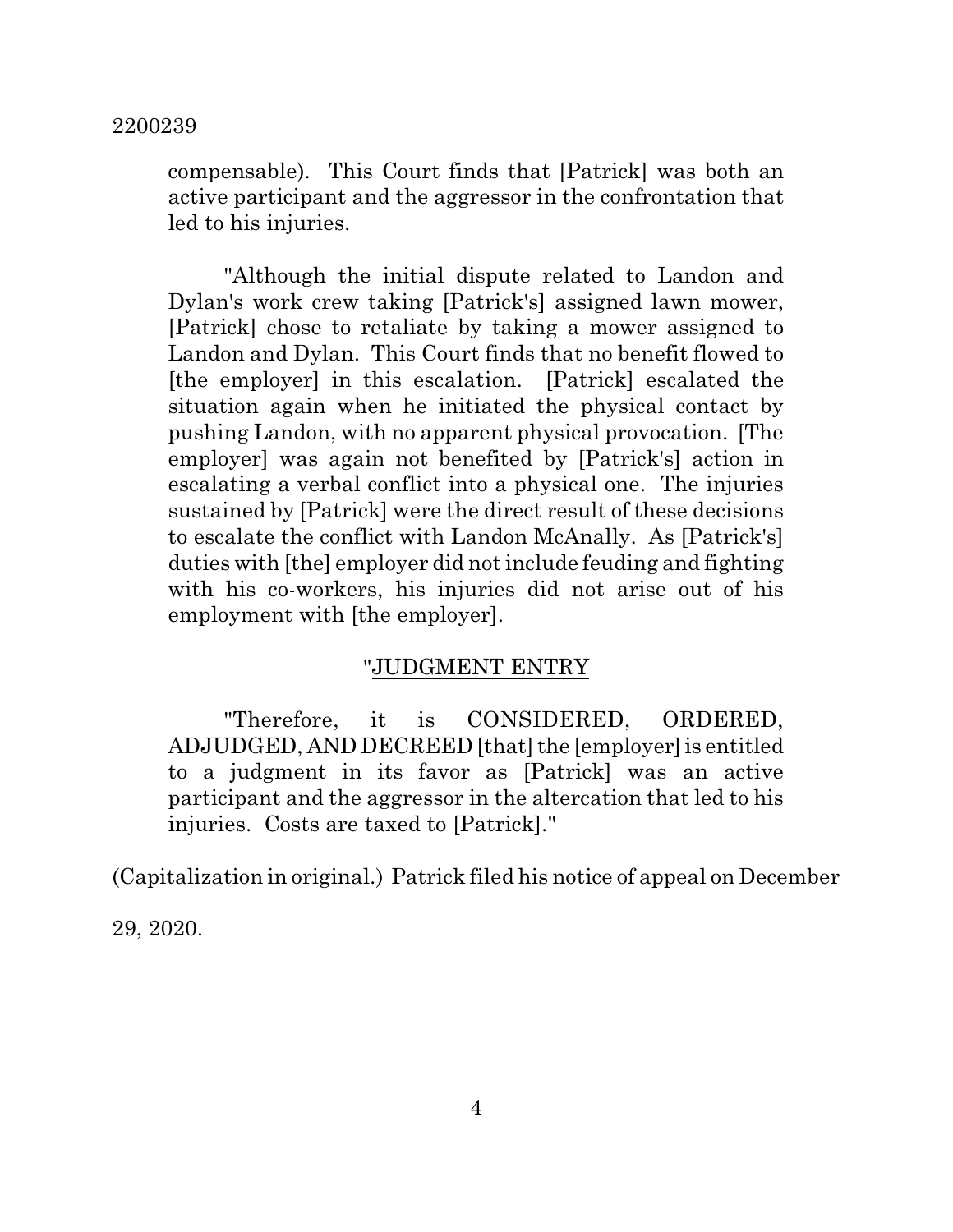#### Standard of Review

Although some caselaw indicates that this court may review a workers' compensation judgment de novo when a trial court does not receive ore tenus evidence, see, e.g., Holy Family Catholic Sch. v. Boley, 847 So. 2d 371, 374 (Ala. Civ. App. 2002), our standard of review is, in fact, governed by Ala. Code 1975, § 25-5-81(e), an integral part of the substantive rights established in the Act, see United States Steel Min. Co. v. Riddle, 627 So. 2d 455, 458 (Ala. Civ. App. 1993), which provides:

"(1) In reviewing the standard of proof set forth herein and other legal issues, review by the Court of Civil Appeals shall be without a presumption of correctness.

"(2) In reviewing pure findings of fact, the finding of the circuit court shall not be reversed if that finding is supported by substantial evidence."

"Substantial evidence" is " 'evidence of such weight and quality that fair-minded persons in the exercise of impartial judgment can reasonably infer the existence of the fact sought to be proved.'" Ex parte Trinity Indus., Inc., 680 So. 2d 262, 268 (Ala. 1996) (quoting West v. Founders Life Assurance Co. of Florida, 547 So. 2d 870, 871 (Ala. 1989)).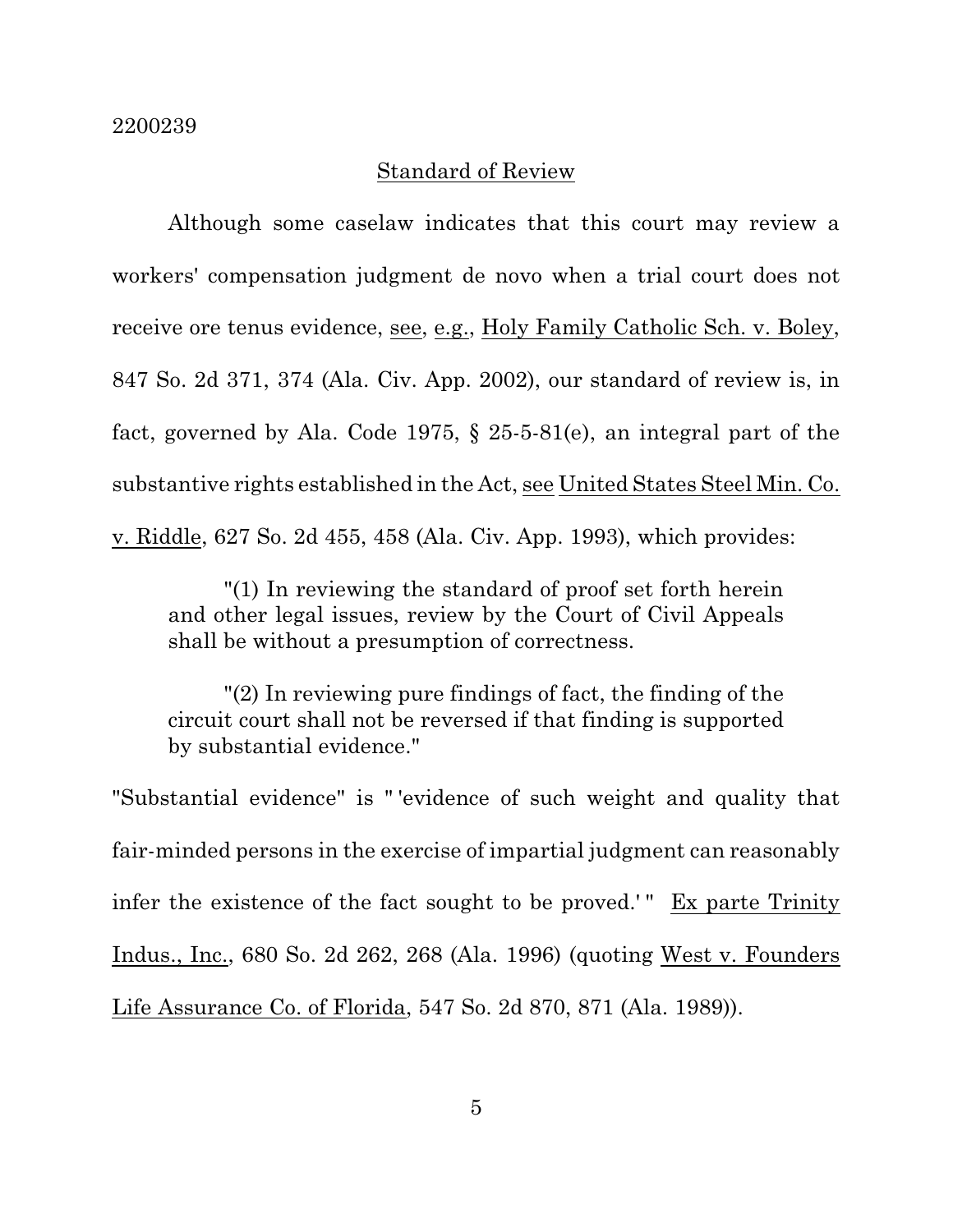Applying the appropriate standard of review, we conclude that all the findings of fact made by the trial court are supported by substantial evidence. Thus, our disposition of this appeal centers on whether the law, as applied to those facts, supports the judgment of the trial court concluding that the altercation and Patrick's resulting injuries did not arise out of and in the course of Patrick's employment with the employer.

#### Discussion

Section 25-5-51, Ala. Code 1975, which is a part of the Act, basically provides that an employee who is injured as the result of an accident arising out of and in the course of his or her employment is entitled to compensation for the injuries caused by the accident. Section 25-5-77, Ala. Code 1975, which is also a part of the Act, basically provides that the employee may also obtain medical benefits for the injuries received as the result of an accident arising out of and in the course of his or her employment. An accidental injury arises out of the employment when the employment, and not some other agency, sets in motion the proximate cause of the injury, see Tiger Motor Co. v. Winslett, 278 Ala. 108, 176 So.2d 39 (1965), so that the injury may be considered a result of an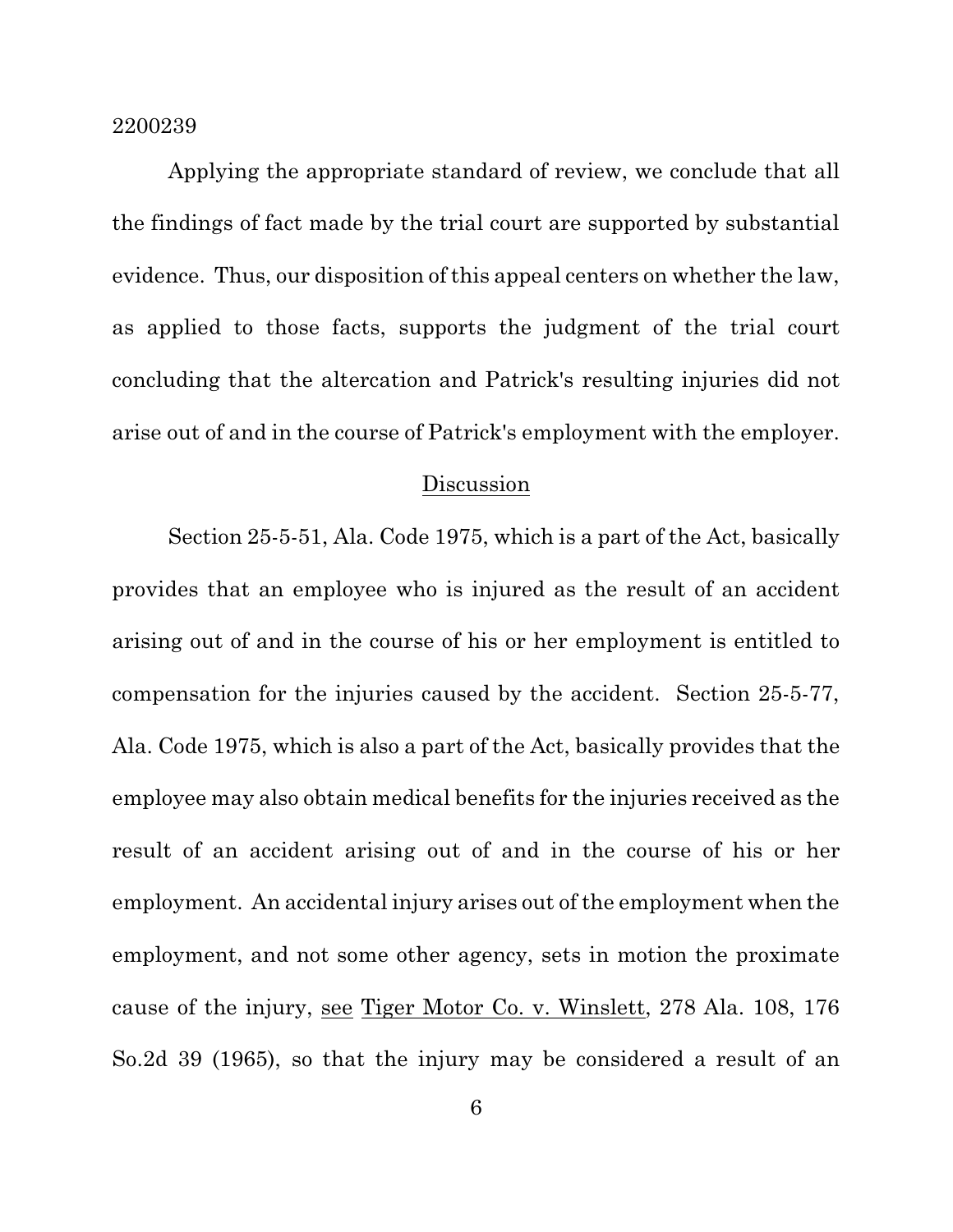employment hazard. See City of Birmingham v. Jenkins, [Ms. 2190224, Dec. 11, 2020] \_\_\_ So. 3d \_\_\_ (Ala. Civ. App. 2020). An accidental injury arises in the course of the employment when an injury occurs within the period of the employment, at a place where the employee may reasonably be, and while the employee is reasonably fulfilling the duties of his or her employment or is engaged in doing something incidental to the employment. See United States Steel Corp. v. Martin, 267 Ala. 634, 104 So. 2d 475 (1958).

A willful assault upon an employee by a coemployee may be considered an accident arising out of and in the course of the employment. See Beverly v. Ruth's Chris Steak House, 682 So. 2d 1360 (Ala. Civ. App. 1996). However, "the fact of a willful assault alone does not conclusively establish that the assault arose out of the course of the employee's employment. That conclusion must be drawn from the circumstances of the case." Id. at 1362. As noted, we are bound by the findings of the trial court as to the circumstances leading to the assault in the present case. The question thus becomes whether the circumstances as determined by the trial court support the judgment denying compensation on the ground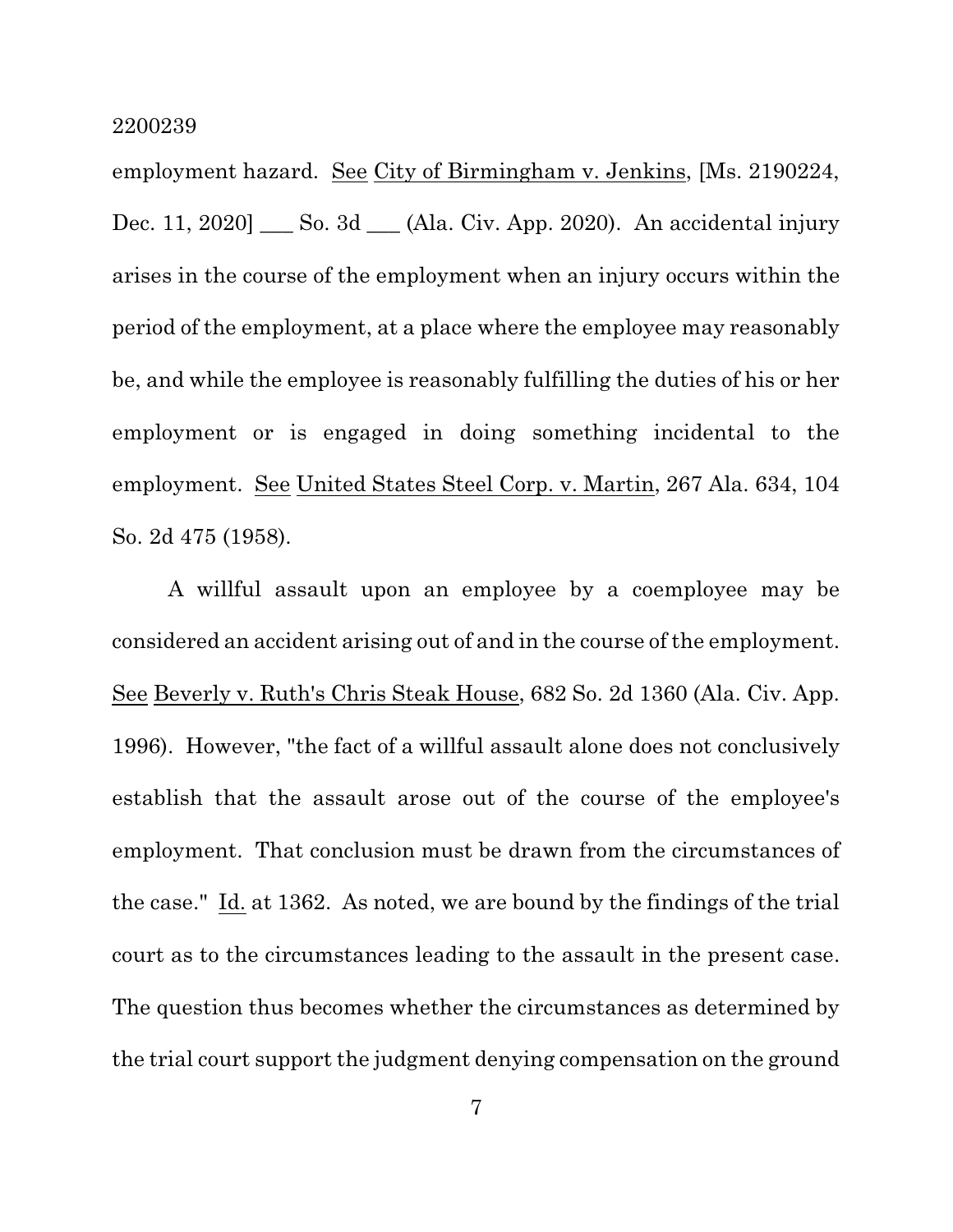that the assault did not arise out of and in the course of Patrick's employment.

In Martin v. Sloss-Sheffield Steel & Iron Co., 216 Ala. 500, 113 So. 578 (1927), one of the cases cited by the trial court in its judgment, the Jefferson Circuit Court determined that Will Martin had initiated a quarrel with and had cursed Henry Anderson, a fellow employee over whom Martin had no superintendence, over the manner in which Anderson was performing his work. After the quarrel had ended and both Martin and Anderson had completed their immediate duties, Martin proceeded to enter the area where Anderson worked during a rest break and started abusing and cursing Anderson, inviting Anderson several times to physically strike him until, finally, Anderson, who initially had indicated that he did not want any trouble, picked up an iron pin and hit Martin in the head, killing him instantly. The Jefferson Circuit Court determined that Martin's death had not arisen out of and in the course of the employment but, instead, had resulted from "the act of a fellow employee [i.e., Anderson] intended to injure [Martin] because of reasons personal to [Anderson] and not directed against [Martin] as an employee,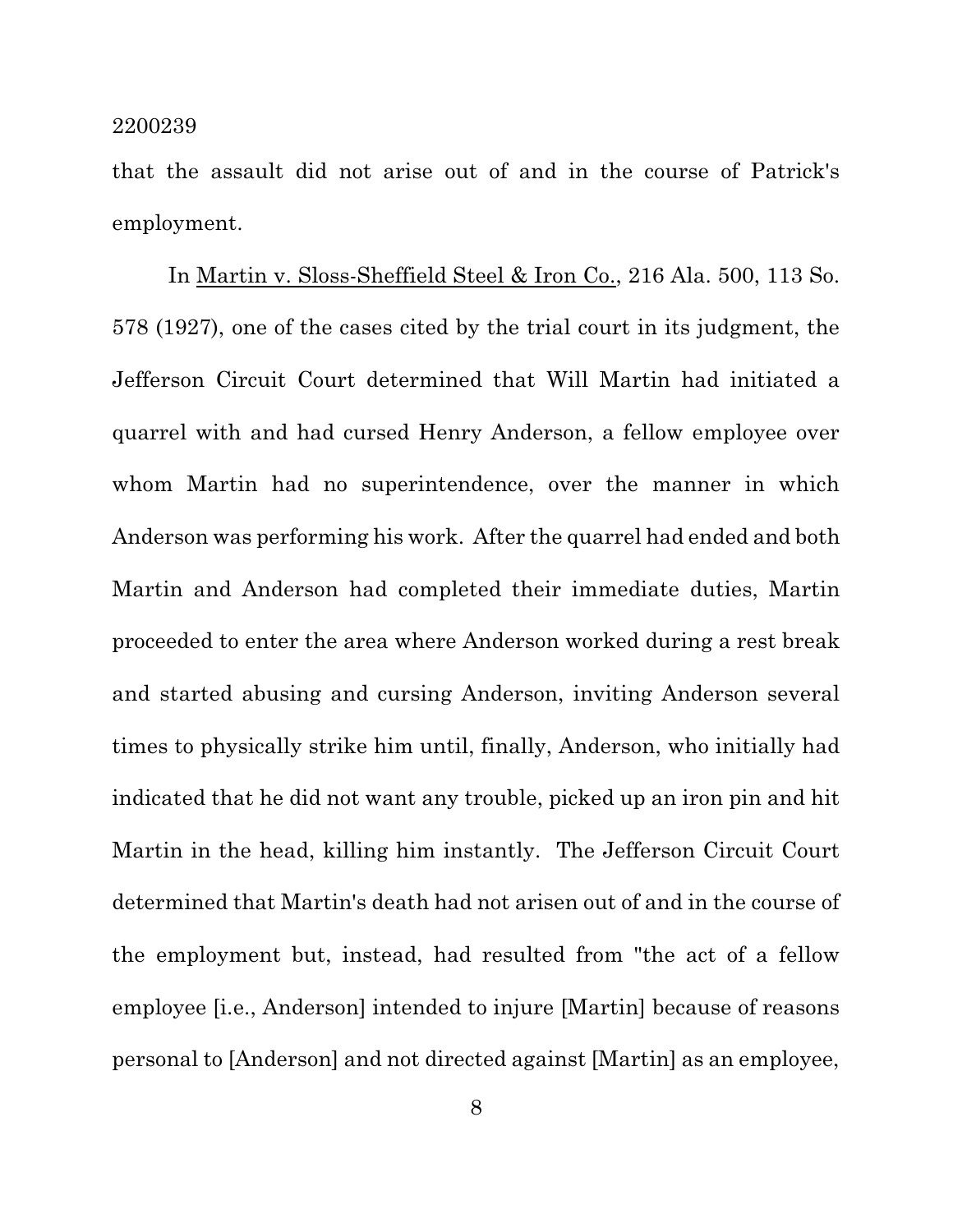or because of [Martin's] employment." 216 Ala. at 501, 113 So. at 579 (statement of Somerville, J.). On certiorari review, our supreme court affirmed the Jefferson Circuit Court's judgment, stating, among other things:

"Counsel for appellant takes a view of the evidence quite different from that of the trial court, and naturally reaches a different conclusion. His view is that the quarrel between [Martin] and his slayer, Henry Anderson, from its inception to its final termination, was one continuous transaction, begun and continued by [Martin] on account of and in the prosecution of his employment, and hence [the appellant's] conclusion that [Martin's] death was an accident arising out of and in the course of his employment.

"It may be conceded that some of the testimony supports that view of the quarrel and killing; but, on the other hand, there is testimony which clearly supports the several contrary findings of fact, as stated by the trial court, and we are bound to accept these findings as conclusively correct.

"The only question to be determined, therefore, is whether, as a matter of law, upon the facts found, the conclusion and judgment of the trial court are wrong.

"Without regard to judicial precedents, we think that conclusion and judgment are correct. [Martin] was not, when killed, in the discharge of any duty of his employment, nor in the pursuit of the master's business, notwithstanding that the original causa belli was connected with that business. The conclusion we think, is clear that [Martin] was renewing a quarrel because of his purely personal anger and resentment;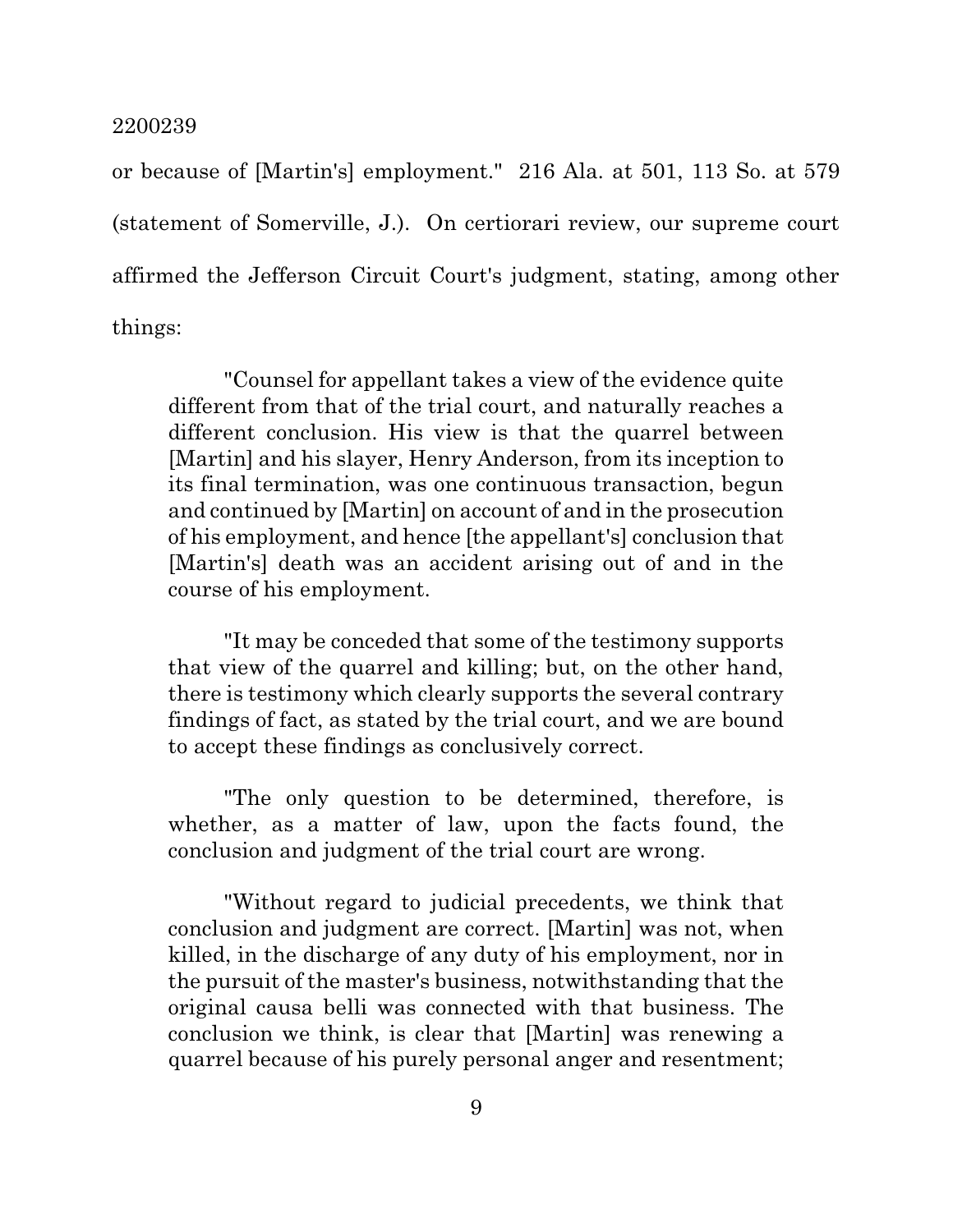and he was assaulted and slain by Henry Anderson for reasons that were purely personal to him, and not because he was an employee, or because of his employment, or because he was engaged in the duties of his employment. Code, § 7596, subd. (j); Garrett v. Gadsden Cooperage Co., 209 Ala. 223, 96 So. 188 [(1923)]. See, also, for a strongly analogous application of the principle, Wells v. Henderson Land Co., 200 Ala. 262, 76 So. 28, L.R.A.1918A, 115 [(1917)].

"The case of Romerez v. Swift & Co., 106 Kan. 844, 189 P. 923 [(1920)], is substantially like this, and with respect to the conduct of the decedent, Romerez, who was killed in a row with fellow employees, the court said:

" 'However much provocation or justification may have existed for the resentment felt by Romerez on account of the abusive language used by the [fellow employees], the fact remains that he stepped aside from his work and left his task to settle this matter of personal spleen. It cannot be held that in so doing he was in the line of his employment, or that the regrettable result arose out of such employment.'

"The case of Jacquemin v. Turner, etc., Mfg. Co., 92 Conn. 382, 103 A. 115, L.R.A.1918E, 496 [(1918)], presents the same features -- a quarrel between the injured workman and a fellow servant over the use of a ladle in doing their work. The court held that the injury did not arise out of the employment, and denied compensation, saying:

" 'O'Shaugnessy asserted a right over Jacquemin's ladle which he did not have. He began the quarrel and fight. These were purely personal. They had no relation to the special conditions of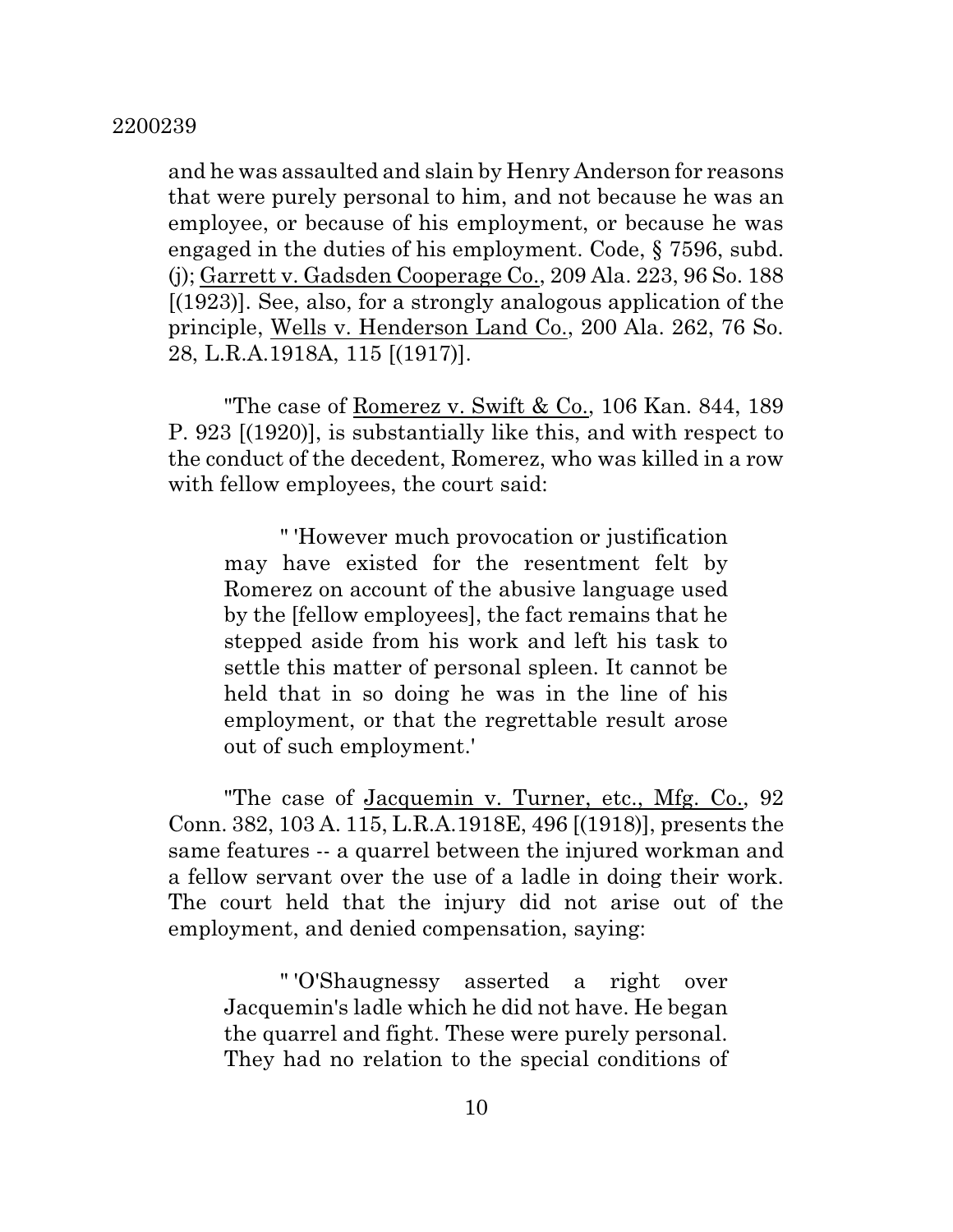the business, so far as the finding shows. And when Jacquemin had full opportunity to have desisted from the fight he chose to renew it and thereafter received his injury. The fight occurred in the course of the employment, but it did not originate in it or arise as a consequence or incident of it. These men turned temporarily from their work to engage in their own quarrel. Nothing their employer required of them would necessarily provoke them to a quarrel, nor could this have been reasonably anticipated. The fact that employees sometimes quarrel and fight while at work does not make the injury which may result one which arises out of their employment. There must be some reasonable connection between the injury suffered and the employment or the conditions under which it is pursued.' ([Emphasis] supplied.)

"To the same effect, on similar facts, is the case of Stillwagon v. Callan Bros., Inc., 183 App. Div. 141, 170 N.Y.S. 677 [(1918)], affirmed in 224 N.Y. 714, 121 N.E. 893 [(1918)].

"As observed by the Supreme Court of Minnesota in State ex rel., etc., v. District Court, 140 Minn. 470, 475, 168 N.W. 555, 556, 15 A.L.R. 579, 583 [(1918)] (quoted with approval in Ex parte Coleman, 211 Ala. 248, 250, 100 So. 114, 115 [(1924)]):

" 'The employment may have given the occasion, and without the employment there might have been no opportunity, but there was no causal connection between the employment and the criminal act of the unknown assailant.'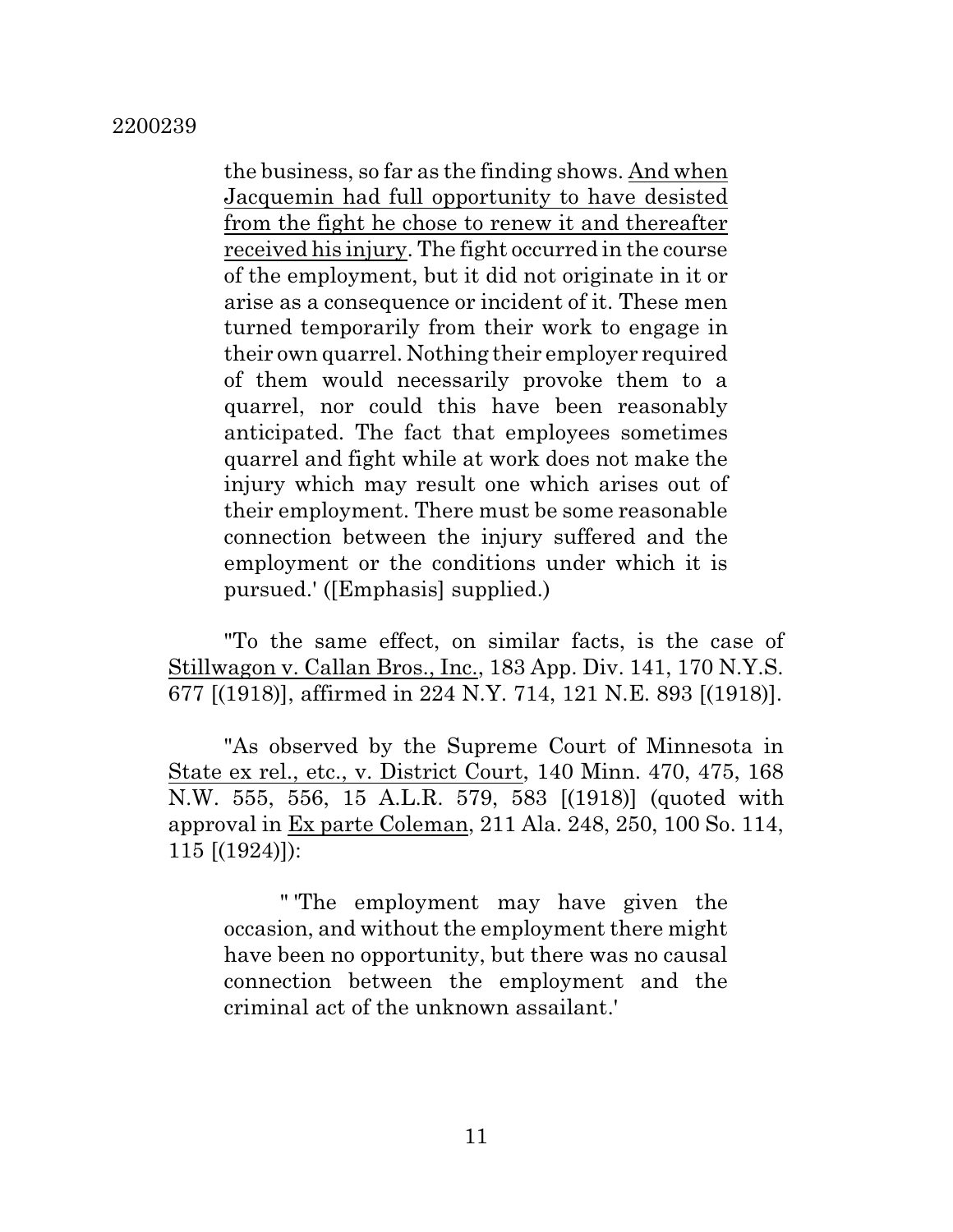"The principle there declared is none the less applicable here because of the fact that the assailant was a fellow servant of the slain workman."

## 216 Ala. at 501-02, 113 So. at 579-80.

Martin did not directly hold that an employee who acts as an active participant or the aggressor in a physical confrontation is disqualified from receiving workers' compensation benefits. Martin instead emphasized that, although the "the original causa belli was connected" to the employment, 216 Ala. at 501-02, 113 So. at 579, after the quarrel had ended, Martin confronted Anderson out of resentment and anger, provoking the assault upon him for purely personal reasons. In determining that the judgment denying compensation should be affirmed, relying mainly on a predecessor statute to Ala. Code 1975, § 25-5-1(9), which provides, in pertinent part, that "[i]njury does not include an injury caused by the act of a third person or fellow employee intended to injure the employee because of reasons personal to him or her and not directed against him or her as an employee or because of his or her employment," our supreme court held in Martin that an assault by a fellow employee does not arise out of and in the course of the employment when the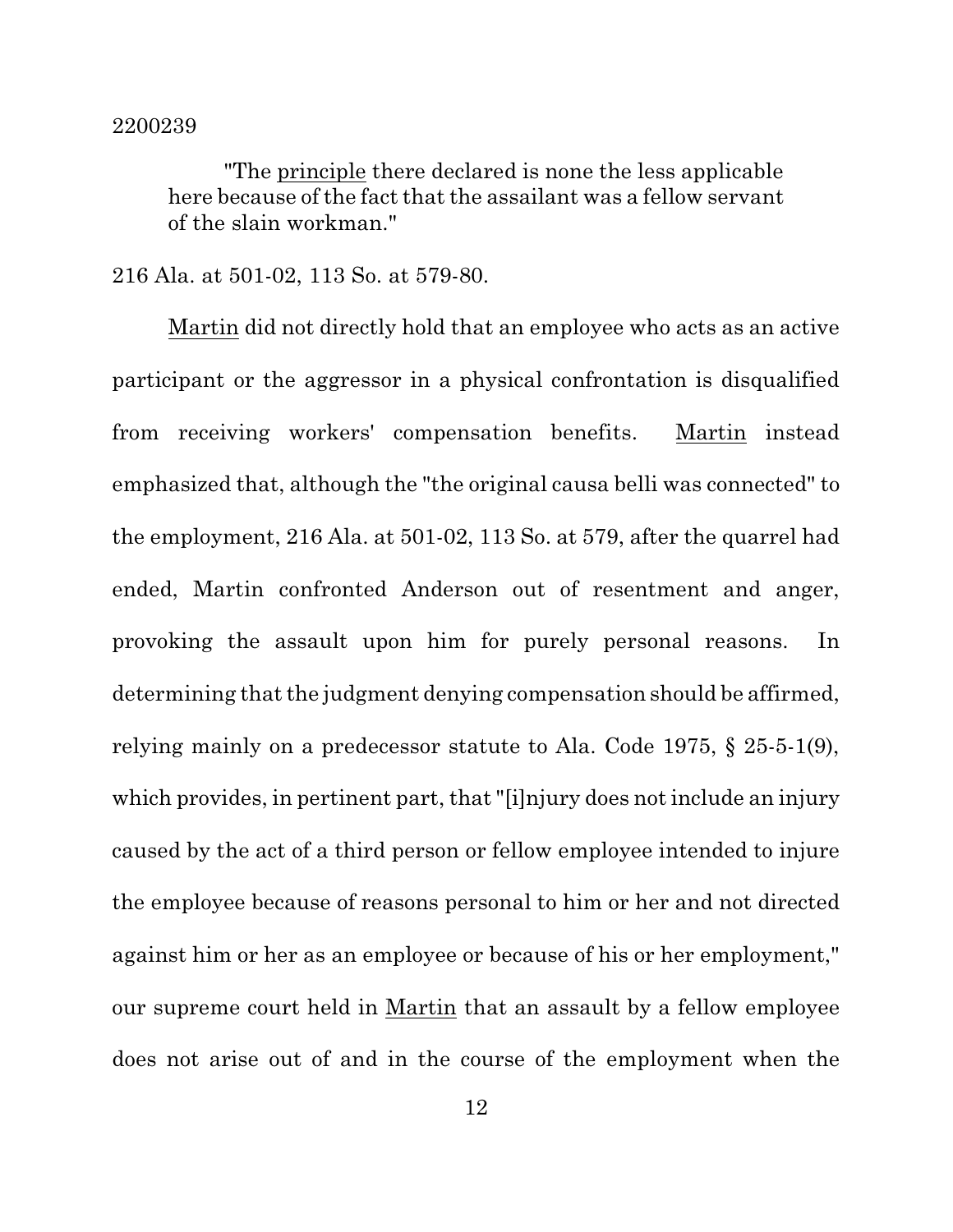assault results from personal anger or ill will between employees following a work-related dispute.

In this case, as the trial court found, "the initial dispute related to Landon and Dylan's work crew taking [Patrick's] assigned lawn mower." In an act of petty retribution, Patrick removed one of the McAnallys' mowers knowing it would cause them to become upset. When the McAnallys responded as predicted, Patrick escalated the quarrel by first engaging in a verbal confrontation with Landon McAnally and then by advancing on Landon and shoving him, provoking the assault. Like in Martin, counsel for Patrick argues at length that the trial court should have considered the dispute as one continuous work-related dispute, arguing that Patrick was assaulted while acting to protect the employer's property. See Beverly v. Ruth's Chris Steak House, supra (reversing a summary judgment denying an employee compensation for injuries resulting from an assault committed by a coemployee after the employee confronted that coemployee over theft of company food). However, the trial court essentially found, as the court in Martin did, that, although the "original causa belli" may have been connected with the work, each action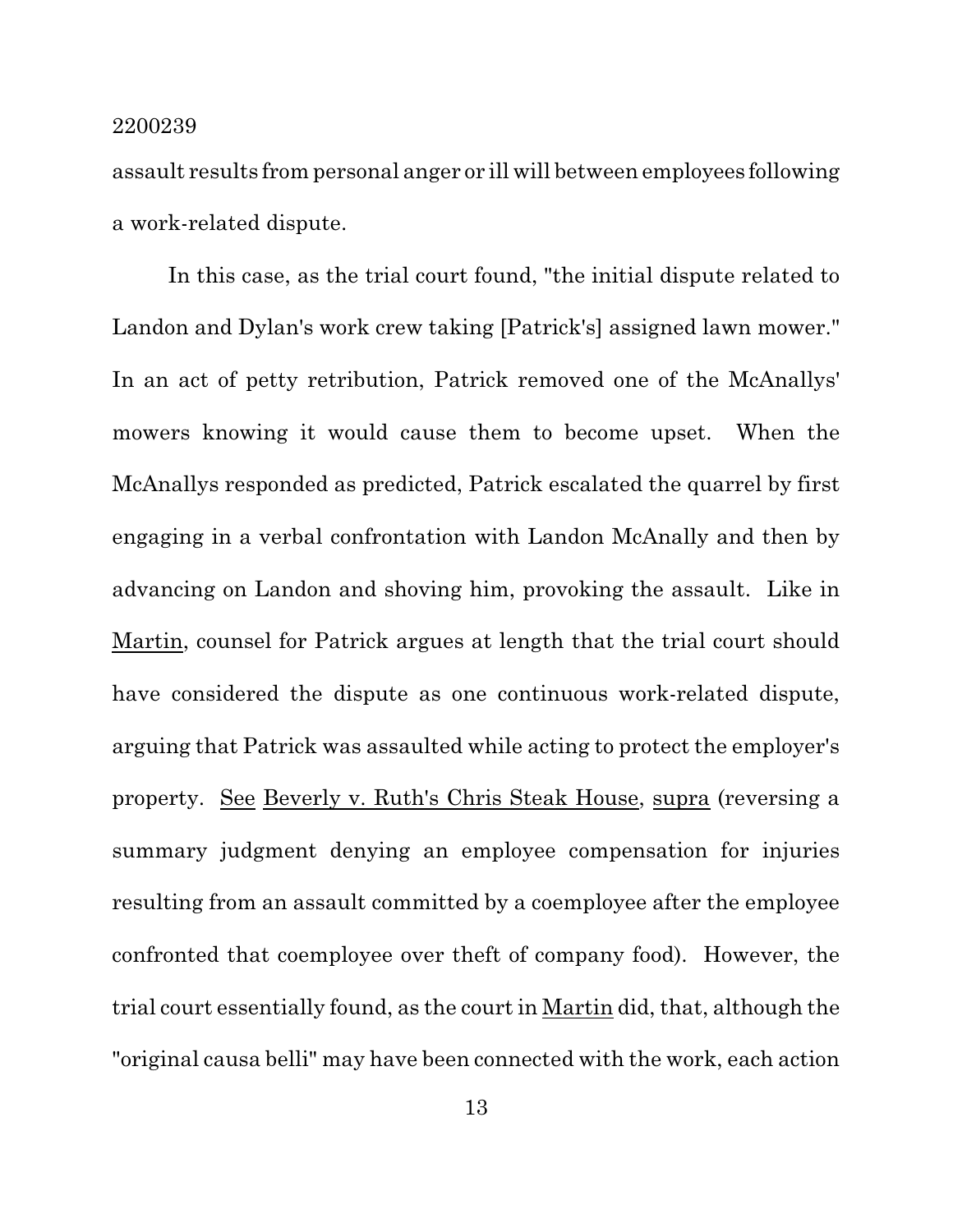Patrick took thereafter was not for the benefit of the employer but, instead, was to gratify Patrick's personal resentment and that Landon McAnally assaulted Patrick only after Patrick had escalated their personal verbal dispute into a physical confrontation.

Martin dictates that, under those circumstances, the injuries resulting from the assault upon Patrick are not compensable because the assault was not directed against Patrick because he was an employee or because of his employment but, rather, because of purely personal motives. Patrick argues that Martin should not control because, among other reasons, Martin was decided in 1927 before more liberal interpretations have been given to our workers' compensation laws. However, this court is bound by a decision of our supreme court unless and until that court overrules that decision. See Ala. Code 1975, § 12-3- 16. Patrick may petition the supreme court to overrule Martin through a petition for a writ of certiorari, but this court is powerless to overrule Martin.

In reviewing a final judgment of a trial court, the ultimate test is whether the trial court reached the correct legal conclusions when